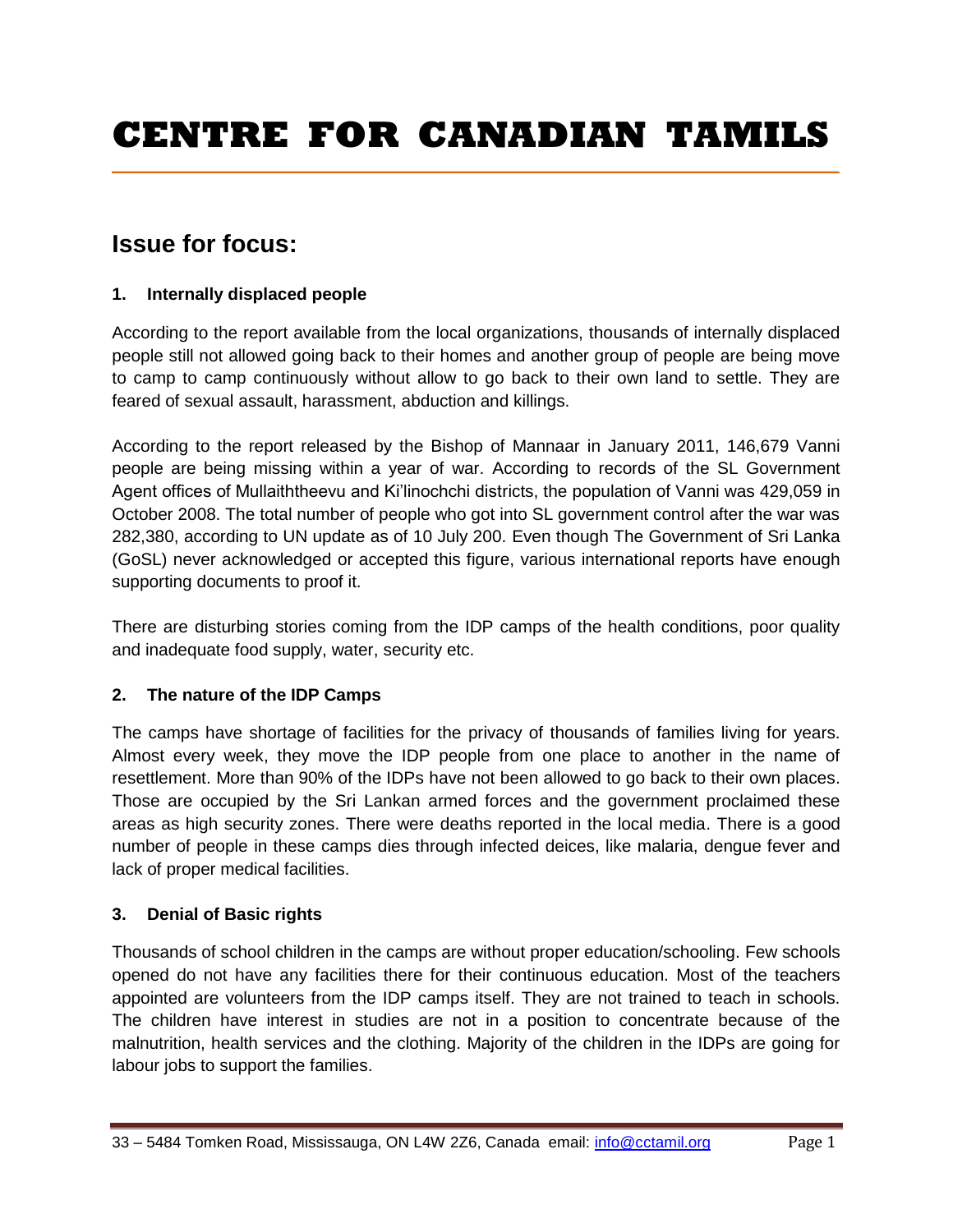## **4. The employment facilities for the adults in the IDPs**

The people in the camps are not allowed to go out to find any employment. There is no land available for them to do farming, no loan facilities to start self-employment, not allowed to go out of the camp to find any meaningful employment. They are living in poverty with the expectation of going back to their old place, but that is not fulfilled by the GoSL. Because of these facts their living condition going is worsening day by day.

The military enforcement implemented in these camps, such as arrests, disappearances, detentions, the suspected deaths and extra judicial killings are enforced in the camps.

## **5. Denial of fishing rights**

For years and years, fishing is the second employment source next to farming in the Vanni area, is now completely denied by the Sri Lankan army and navy. The boats, the fishing nets and the equipment of the local fisherman have been destroyed in the war or taken away by the armed forces. Even though the government claims the situation is normal in those areas, Tamil fishermen are 100% banned from their traditional fishing. At the same time, Sinhalese fishermen were brought into these areas and allowed for fishing. The navy is providing full security for the Sinhalese fishermen. They are flourishing with states support; while the local fishermen are starving.

#### **6. IDPs outside the government setup camps**

 As like the local media reports, thousands of Vanni people have been forcefully taken to certain areas in the North and East against their wish and the suitable facilities in the name of resettlement. By way of doing this the government announce that they have been properly settled. In fact it is not a settlement. For most of them the places were new, assistance from the government, no employment facilities but these places are under the high security zones. It"s like out of the frying pan into the fire. There are two types of serious problems the people facing in these types of "so call settlement".

- a. The insecurity of the woman especially the young widows and unmarried girls.
- b. The increase in number of subsides of women in these areas is another serious issue has to be taking for. The harassment of armed forces, the rising number of pregnancies of unmarried women are reported in the local media on a daily basis.

#### **7. Security of young women**

With the support of government politicians (Members of Parliament and some Ministers) large numbers of young women were taken to Colombo with the armed forces escort. This is happening in the name of providing employment in Southern Sri Lanka but majority of them are forcefully pushed into prostitution and in the mean time, quite of number of women were missing after they were taken to South.